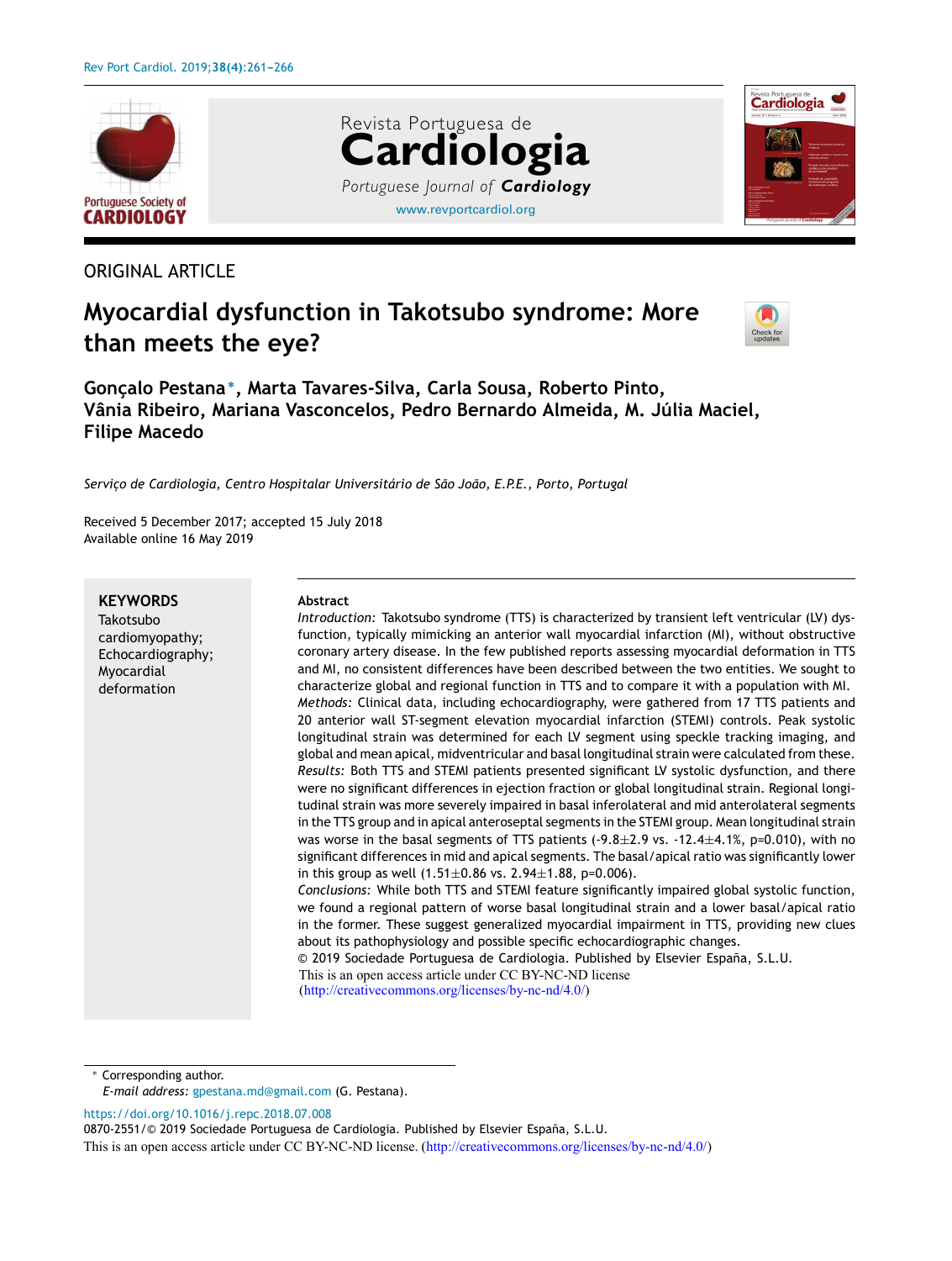# **PALAVRAS-CHAVE** Miocardiopatia de Takotsubo;

#### Ecocardiografia; **Deformacão** miocárdica

# **Disfunc¸ão miocárdica na síndrome de Takotsubo --- Primeira impressão enganadora?**

## **Resumo**

*Introdução:* A síndrome de Takotsubo (TTS) é caracterizada por disfunção ventricular esquerda transitória, habitualmente simulando um enfarte agudo do miocárdio (STEMI) anterior, sem doença coronária obstrutiva. Nos poucos trabalhos publicados avaliando deformação miocárdica não estão descritas diferencas consistentes entre as duas entidades. Procurámos caracterizar a funcão global e regional na TTS e compará-la com uma população com STEMI.

*Métodos:* Reunimos dados clínicos, incluindo ecocardiográficos, de 17 doentes com TTS e 20 controlos com STEMI anterior. O pico sistólico de *strain* longitudinal foi determinado para cada segmento ventricular usando *speckle tracking*; a partir destes calculou-se o *strain* longitudinal global e a média dos segmentos apicais, médios e basais.

Resultados: Tanto os doentes com TTS como STEMI apresentaram disfunção sistólica ventricular esquerda importante, sem diferença significativa da fração de ejeção e *strain* longitudinal global. O *strain* regional foi pior nos segmentos basal inferolateral e médio anterolateral do grupo com TTS e no apical anteroseptal dos doentes com STEMI. O *strain* longitudinal médio dos segmentos basais foi pior nos doentes com TTS (-9,8 ± 2,9 *versus* -12,4 ± 4,1%, p=0,010), sem diferença significativa nos médios ou apicais. A razão basal/apical também foi mais baixa neste grupo (1,51±0,86 *versus* 2,94±1,88, p=0,006).

Conclusões: Apesar de tanto a TTS como o STEMI apresentarem disfunção sistólica global importante, encontrámos um padrão de pior *strain* longitudinal basal e uma razão basal/apical mais baixa nos primeiros. Isto sugere uma disfunção miocárdica generalizada na TTS e fornece novas pistas relativamente à sua fisiopatologia e possíveis alterações ecocardiográficas específicas.

© 2019 Sociedade Portuguesa de Cardiologia. Publicado por Elsevier España, S.L.U. Este é um artigo Open Access sob a licença de CC BY-NC-SA ([http://creativecommons.org/licenses/by-nc](http://creativecommons.org/licenses/by-nc-sa/4.0/)[sa/4.0/](http://creativecommons.org/licenses/by-nc-sa/4.0/)).

# **Introduction**

Takotsubo syndrome (TTS) typically presents with symptoms, electrocardiographic changes and mild elevation of cardiac enzymes that mimic myocardial infarction. It is characterized by transient left ventricular (LV) dysfunction extending beyond a single coronary territory, in the absence of obstructive coronary artery disease.<sup>1-3</sup> The classic echocardiographic description is of apical akinesia, with or without mid-ventricular involvement, associated with basal hypercontractility; alternative patterns of regional dysfunc-tion have been described, although less frequently.<sup>[4,5](#page-4-0)</sup> These features, which most frequently follow an emotional or physical trigger, were first described by Sato and colleagues in the 1990s.<sup>[6](#page-4-0)</sup> Initially believed to be a benign entity, it has been shown to be associated with non-negligible complications and an estimated 4-5% mortality. $4,7-9$  Its etiology is still somewhat elusive, but the most widely accepted hypotheses focus on catecholamine increase owing to sympathetic stimulation, which could cause myocardial dysfunction through adrenoceptor-mediated damage, direct toxicity, and endothelial dysfunction.<sup>10-12</sup>

Myocardial deformation analysis with speckle-tracking echocardiography has been shown to be more sensitive to lesser degrees of dysfunction than parameters such as ejection fraction, and is nowadays part of standard practice for detection of subclinical dysfunction in settings such as chemotherapy.<sup>[13,14](#page-5-0)</sup> Its use in TTS patients has been described in small reports, mainly focusing on serial assessment and possible persisting subclinical dysfunction.<sup>15-17</sup> Some groups have also described abnormalities particular to this entity,  $18,19$  however these findings have not been reproduced in larger studies.

Our goal was to characterize global and regional myocardial dysfunction in TTS using standard parameters as well as strain assessment with speckle-tracking echocardiography. A comparison with ST-segment elevation myocardial infarction (STEMI) sought to find patterns distinguishing between the two entities.

# **Methods**

## **Study population**

We retrospectively included 17 patients admitted to our hospital with a diagnosis of TTS. This was defined accord-ing to the Heart Failure Association diagnostic criteria,<sup>[1](#page-4-0)</sup> which include transient regional wall motion abnormalities in the absence of culprit atherosclerotic coronary artery disease on invasive angiography or other pathological conditions to explain the LV dysfunction; new and reversible electrocardiographic abnormalities, elevated serum natriuretic peptide and small elevation in cardiac troponin during the acute phase; and recovery of ventricular systolic function on cardiac imaging at follow-up. Predominantly basal and/or mid-ventricular involvement was an exclusion criterion.

A control group was formed of 20 randomly selected subjects with no prior history of coronary artery disease admitted to our department for anterior wall STEMI.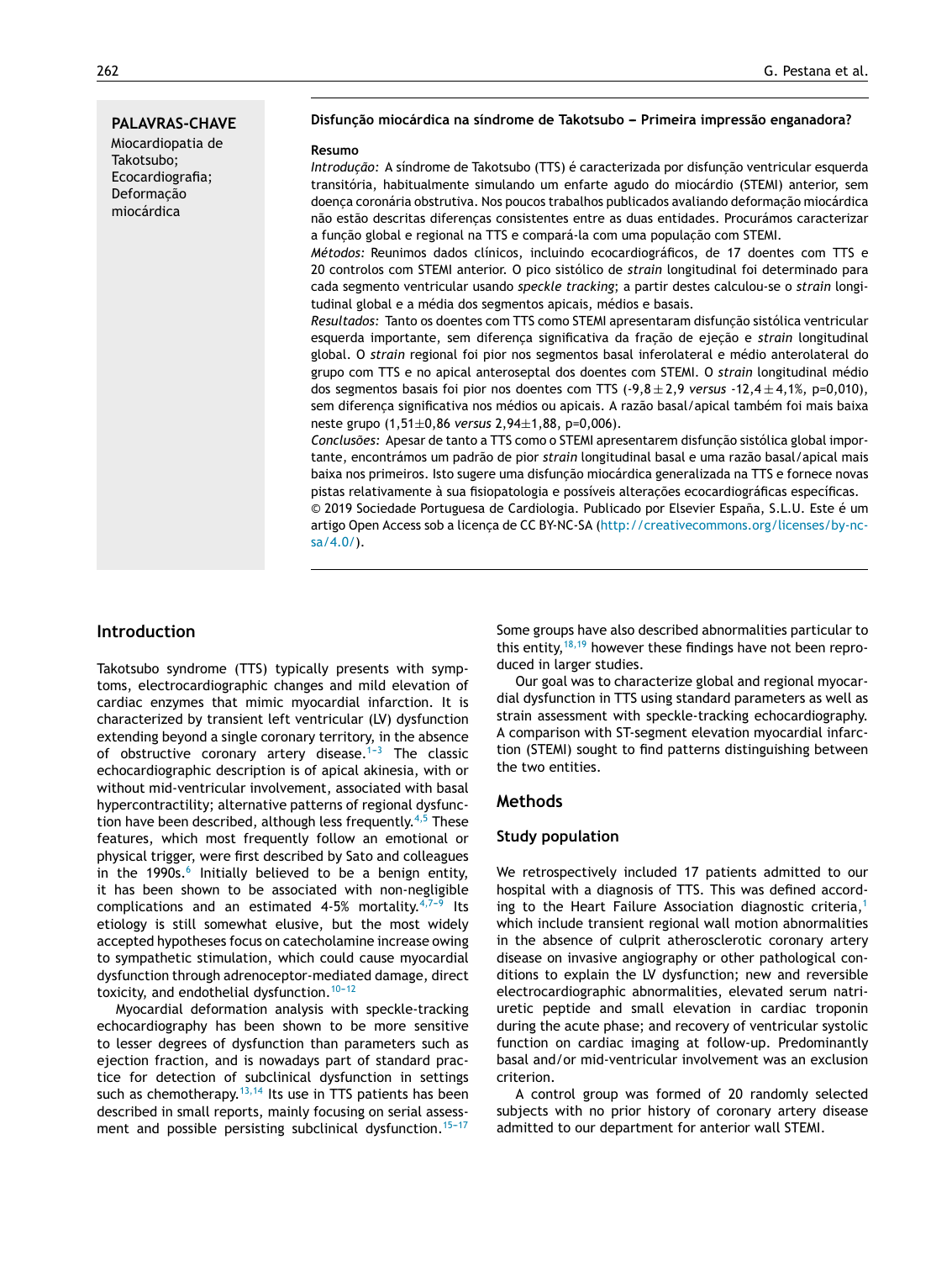Besides the above criteria, inclusion in both groups required availability of transthoracic echocardiography acquisitions suitable for speckle-tracking strain assessment obtained within 48 hours of symptom onset.

#### **Echocardiogram**

All patients underwent comprehensive transthoracic echocardiographic examination after admission. Standard acquisitions were obtained using a 2.5 MHz phased-array transducer and either a Vivid 6 or Vivid 7 machine (GE Ultrasound). Post-processing of apical 4-, 2- and 3-chamber images at 50-80 frames per second was performed using the 2D strain module of the EchoPAC software (GE Ultrasound). Endocardial borders were defined from end-systolic frames, with further adjustments when necessary to optimize automated speckle tracking, according to published guidelines.[13,20](#page-5-0)

Peak systolic longitudinal strain was determined for each myocardial segment using an 18-segment model, and global longitudinal strain was calculated as the mean of all segments. In addition, three LV slices - apical, midventricular and basal - were analyzed, and the mean of the peak systolic longitudinal strain in the six segments in each slice was calculated, from which the basal/apical ratio was derived.

#### **Statistical analysis**

Continuous variables are presented as mean  $\pm$  standard deviation or median [interquartile range]. Comparisons of continuous data were performed using the independent samples t test or Mann-Whitney U test, as appropriate. Categorical variables were compared using the chi-square test or Fisher's exact test, as appropriate. A p-value <0.05 was considered statistically significant.

All statistical analysis was performed using IBM SPSS Statistics version 22.

#### **Results**

A total of 17 TTS patients were compared with 20 STEMI controls. Baseline demographic, clinical and laboratory features are summarized in Table 1. All TTS patients were female, with a mean age of 64 years (ranging from 33 to 84 years), while 19 of the STEMI patients were male, with mean age 57 years (37-76 years). The overall cardiovascular risk factor profile of the two groups was similar, except for current or previous smoking, which was more prevalent in STEMI than in TTS patients.

In the TTS group, 11 patients developed symptoms after an emotional stressor, two after a physical stressor, and four had no identifiable trigger; 16 presented with primary TTS and only one with secondary TTS. The electrocardiogram at hospital admission showed ST-segment elevation in six patients, T-wave inversion in four, ST-segment depression in one and other nonspecific changes in the remaining six patients.

All STEMI patients underwent emergent coronary angiography which showed a culprit left anterior descending (LAD) artery lesion (11 in the proximal segment, eight mid and one distal), with single-vessel disease in 11 of them (55%). Primary angioplasty with stent implantation was performed in 18 patients (90%), the others being two cases of spontaneous reperfusion, one with no need for intervention and the other with three-vessel disease for deferred surgical revascularization.

Laboratory tests showed that peak troponin I levels were higher in STEMI patients and peak brain natriuretic peptide (BNP) was higher in TTS patients. The BNP/troponin I ratio was also significantly higher in the latter, as previously reported. $^{21}$  $^{21}$  $^{21}$  By contrast, neutrophil count and acute-phase reactant levels were not significantly different.

Transthoracic echocardiography on admission showed significant LV systolic dysfunction in TTS and STEMI patients, and ejection fraction was similar in the two groups [\(Table](#page-3-0) 2). Diastolic function parameters were also comparable in patients in both groups.

**Table 1** Demographic, clinical and laboratory features of the study sample.

|                                                  | <b>TTS</b>         | <b>STEMI</b>      | p       |
|--------------------------------------------------|--------------------|-------------------|---------|
| Age, years <sup>a</sup>                          | $64.5 \pm 11.9$    | $57.2 \pm 9.5$    | 0.048   |
| Female <sup>b</sup>                              | 17 (100%)          | $1(5.0\%)$        | < 0.001 |
| Hypertension <sup>b</sup>                        | 12 (70.6%)         | $12(60.0\%)$      | 0.50    |
| Diabetes <sup>b</sup>                            | 4(23.5%)           | $2(10.0\%)$       | 0.38    |
| Dyslipidemia <sup>b</sup>                        | 6(35.3%)           | $10(50.0\%)$      | 0.37    |
| Ever-smokers <sup>b</sup>                        | $1(5.9\%)$         | 14 (70.0%)        | < 0.001 |
| Peak troponin I, ng/ $\mathfrak{l}^{\mathsf{c}}$ | $2.6$ [1.1-5.0]    | 95.1 [65.7-174.6] | < 0.001 |
| Peak BNP, $pg/mlc$                               | 546 [164-1185]     | 53 [20-142]       | < 0.001 |
| BNP/troponin I ratio <sup>c</sup>                | 310.1 [90.4-704.1] | $0.6$ [0.2-2.2]   | < 0.001 |
| Neutrophils, $\times 10^9$ /l <sup>c</sup>       | $7.9$ [7.1-8.4]    | $8.8$ [6.2-11.1]  | 0.56    |
| CRP, $mg/lc$                                     | $5.2$ [2.3-19.7]   | $5.4$ [1.8-13.1]  | 0.75    |
| Albumin, $g/Ic$                                  | 38.0 [36.0-40.1]   | 37.8 [36.5-40.4]  | 0.83    |

BNP: brain natriuretic peptide; CRP: C-reactive protein; STEMI: ST-segment elevation myocardial infarction; TTS: Takotsubo syndrome.  $a$  Mean  $\pm$  standard deviation.

 $b$  n (%).

<sup>c</sup> Median [interquartile range].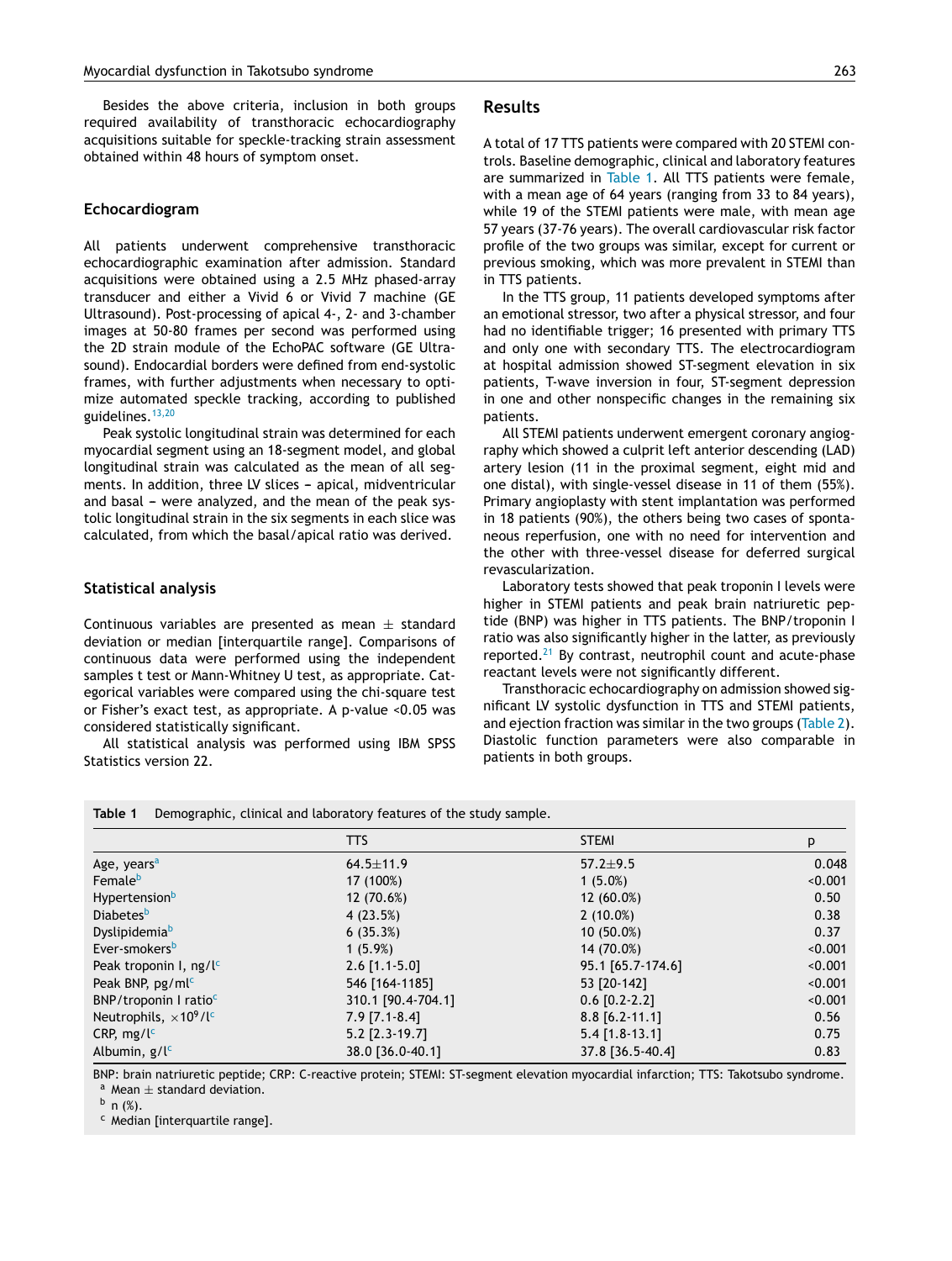<span id="page-3-0"></span>

|                                                     |  | Table 2 Left ventricular systolic and diastolic function |  |  |  |  |
|-----------------------------------------------------|--|----------------------------------------------------------|--|--|--|--|
| parameters obtained from baseline echocardiography. |  |                                                          |  |  |  |  |

|                          | <b>TTS</b>      | <b>STEMI</b>    | р     |
|--------------------------|-----------------|-----------------|-------|
| Ejection fraction, %     | $37.8 \pm 5.5$  | $36.9 \pm 7.1$  | 0.66  |
| EDVI, $ml/m2$            | $61.6 \pm 8.4$  | $62.6 + 9.7$    | 0.75  |
| <b>WMSI</b>              | $1.93 \pm 0.38$ | $1.92 \pm 0.16$ | 0.87  |
| E, cm/s                  | $71.2 \pm 22.3$ | $65.6 \pm 16.5$ | 0.39  |
| F/A                      | $1.10 \pm 0.64$ | $1.00 \pm 0.38$ | 0.56  |
| E/e'                     | $10.7 \pm 3.8$  | $9.9 \pm 2.3$   | 0.50  |
| TR velocity, m/s         | $2.5 + 0.3$     | $2.4 + 0.2$     | 0.56  |
| LA volume index, $ml/m2$ | $28.8 + 4.9$    | $24.9 + 6.9$    | 0.062 |
|                          |                 |                 |       |

Values are mean  $+$  standard deviation.

EDVI: end-diastolic volume index; LA: left atrial; STEMI: ST-segment elevation myocardial infarction; TR: tricuspid regurgitation; TTS: Takotsubo syndrome; WMSI: wall motion score index.

As with ejection fraction, LV global longitudinal strain was impaired in both groups, although with no statistically significant difference  $(-10.3 \pm 2.9)$  in TTS vs.  $-10.1 \pm 3.7\%$  in STEMI, p=0.9).

Regarding regional function, longitudinal strain was worse in TTS patients in basal inferolateral and mid anterolateral segments and, conversely, worse in STEMI patients in the apical anteroseptal segment (Table 3).

Concerning the three LV slices, mean mid and apical longitudinal strain did not differ significantly between the two groups (Table 4). Basal longitudinal strain, however,

| <b>Table 3</b> Peak systolic regional longitudinal strain (%) by |  |  |  |
|------------------------------------------------------------------|--|--|--|
| left ventricular segment.                                        |  |  |  |

|                          | <b>TTS</b>      | <b>STEMI</b>    | p     |
|--------------------------|-----------------|-----------------|-------|
| <b>Basal segments</b>    |                 |                 |       |
| Anterior                 | $-9.0 \pm 5.9$  | $-10.0 \pm 5.2$ | 0.59  |
| Anteroseptal             | $-7.7 \pm 6.4$  | $-6.8 \pm 7.1$  | 0.69  |
| Inferoseptal             | $-9.0 \pm 4.5$  | $-11.4 \pm 4.5$ | 0.11  |
| Inferior                 | $-13.3 \pm 6.8$ | $-16.6 \pm 5.6$ | 0.12  |
| Inferolateral            | $-11.9 \pm 9.0$ | $-17.2 \pm 6.7$ | 0.053 |
| Anterolateral            | $-10.7 \pm 6.3$ | $-14.9 \pm 5.6$ | 0.041 |
| Mid-ventricular segments |                 |                 |       |
| Anterior                 | $-6.6 \pm 5.5$  | $-7.2 \pm 4.0$  | 0.72  |
| Anteroseptal             | $-8.7 \pm 5.9$  | $-6.5 \pm 5.7$  | 0.26  |
| Inferoseptal             | $-10.5 \pm 4.4$ | $-9.0 \pm 4.6$  | 0.34  |
| Inferior                 | $-10.3 \pm 6.1$ | $-13.1 \pm 4.4$ | 0.12  |
| Inferolateral            | $-8.4 \pm 5.6$  | $-12.3 \pm 4.7$ | 0.031 |
| Anterolateral            | $-8.8 \pm 4.1$  | $-11.6 \pm 4.3$ | 0.057 |
| Apical segments          |                 |                 |       |
| Anterior                 | $-4.5 \pm 6.2$  | $-2.9 \pm 7.5$  | 0.52  |
| Anteroseptal             | $-8.4 \pm 6.5$  | $-5.1 \pm 6.6$  | 0.15  |
| Inferoseptal             | $-11.0 \pm 7.1$ | $-6.3 \pm 6.4$  | 0.039 |
| Inferior                 | $-8.0 \pm 5.9$  | $-7.6 \pm 5.6$  | 0.81  |
| Inferolateral            | $-6.6 \pm 5.5$  | $-6.0 \pm 6.2$  | 0.78  |
| Anterolateral            | $-9.0 \pm 5.7$  | $-6.8 \pm 5.6$  | 0.23  |

Values are mean  $\pm$  standard deviation.

STEMI: ST-segment elevation myocardial infarction; TTS: Takotsubo syndrome.

**Table 4** Mean peak systolic longitudinal strain (%) in the six basal, mid and apical left ventricular segments.

|                                                                                                                      | <b>TTS</b>     | <b>STEMI</b>          | p |
|----------------------------------------------------------------------------------------------------------------------|----------------|-----------------------|---|
| <b>Basal segments</b>                                                                                                | $-9.8 \pm 2.8$ | $-12.4 \pm 3.1$ 0.010 |   |
| Mid-ventricular segments                                                                                             | $-8.9 \pm 2.8$ | $-9.9 \pm 3.1$ 0.328  |   |
| Apical segments                                                                                                      | $-8.4 \pm 5.2$ | $-6.0 \pm 4.3$ 0.134  |   |
| .<br>the contract of the contract of the contract of the contract of the contract of the contract of the contract of |                |                       |   |

Values are mean  $\pm$  standard deviation.

STEMI: ST-segment elevation myocardial infarction; TTS: Takotsubo syndrome.

was worse in TTS than in STEMI patients (-9.8±2.9 vs. -  $12.4 \pm 4.1\%$ , p=0.010).

Analyzing the differences in dysfunction throughout the LV axis, the ratio between mean longitudinal strain in the basal and apical slices was significantly lower in TTS patients as well  $(1.51\pm0.86 \text{ vs. } 2.94\pm1.88, \text{ p=0.006}).$ 

A subanalysis comparing TTS and STEMI patients with nonproximal LAD culprit lesions showed similar results, with worse basal longitudinal strain (-9.8±2.9 vs. -13.9±2.7%, p=0.002) and lower basal/apical ratio in the former  $(1.51\pm0.86 \text{ vs. } 3.23\pm2.51, \text{ p=0.016}).$ 

A trend towards worse basal longitudinal strain was also seen in TTS compared to STEMI patients with proximal LAD culprit lesions, although this did not reach statistical significance (-9.8±2.9 vs. -11.3±3.0%, p=0.19). By contrast, proximal LAD patients had worse basal longitudinal strain than TTS ( $-8.4 \pm 5.2$  vs.  $-4.9 \pm 2.2$ , p=0.046); moreover, this resulted in a still statistically significant lower basal/apical ratio in TTS patients  $(1.51 \pm 0.86 \text{ vs. } 2.70 \pm 1.23, \text{ p=0.005}).$ 

#### **Discussion**

Our study shows that, while LV dysfunction is obviously a key feature in both TTS and myocardial infarction patients, the former have worse mean longitudinal strain in basal segments. This finding challenges the eyeball appearance of basal hypercontractility, possibly related to the contrasting markedly akinetic mid and apical segments with a ballooning appearance. The basal strain impairment could be explained, first of all, by unfavorable loading effects and geometrical changes due to remote dysfunctional segments, as has been described in acute myocardial infarction.<sup>[22](#page-5-0)</sup> Additionally, the trend toward worse longitudinal strain in TTS patients in inferior, inferolateral and anterolateral segments, similar to the findings of Heggemann et al.,  $18$ suggests more global myocardial dysfunction, as would be expected considering the different pathophysiological mechanisms. Still, we would be inclined to interpret these segmental results with caution, due not only to the number of patients but also to the statistical limitations of using multiple comparisons.

The difference between the two groups lost significance when STEMI patients with proximal LAD culprit lesions only were analyzed, which could be due to the limited sample size, as the numerical difference persisted. Nevertheless, the resulting lower basal/apical longitudinal strain ratio in TTS remained statistically significant both in the entire sample and in each STEMI subgroup, translating into a smaller 'dysfunction gradient', providing further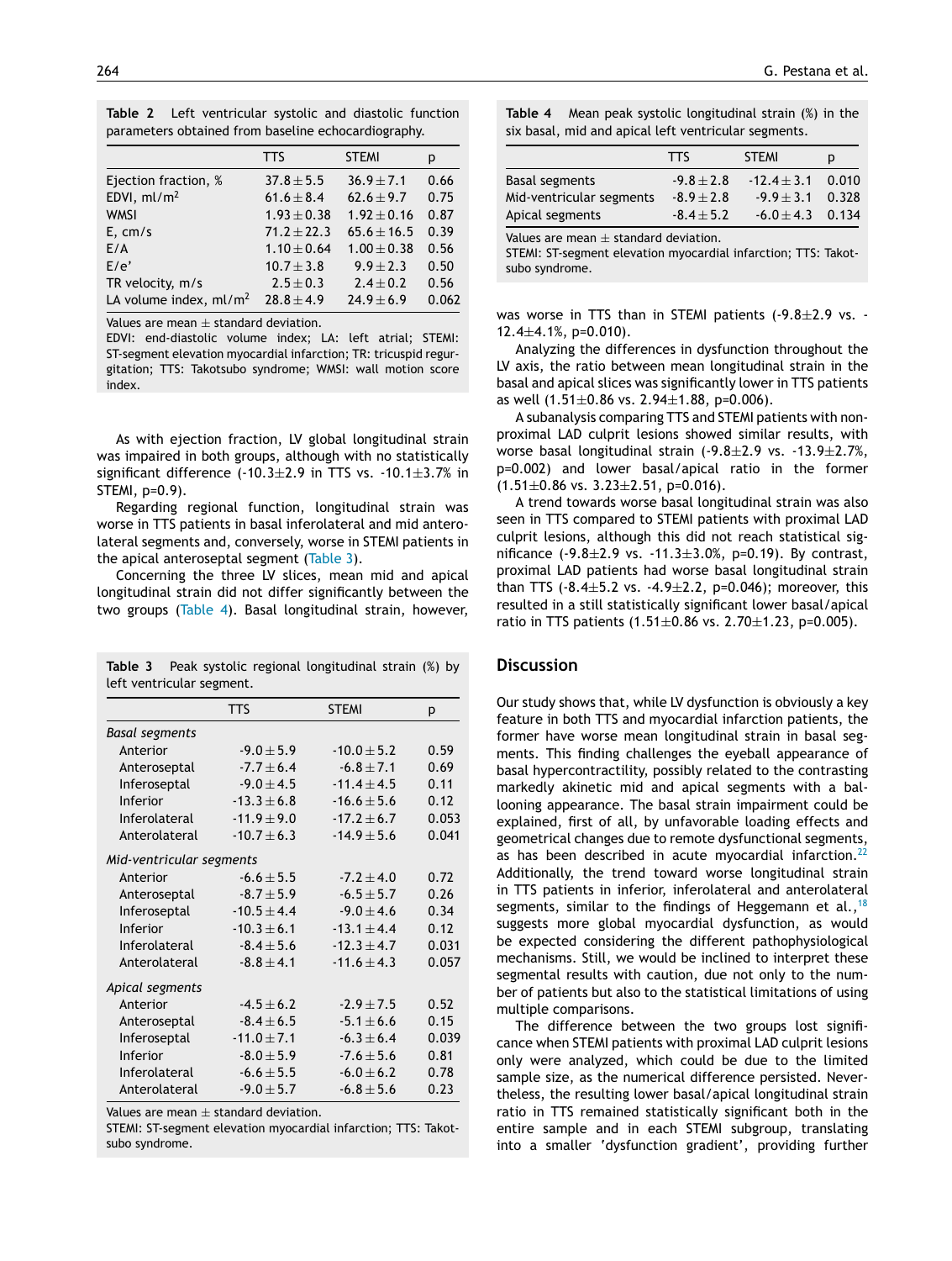<span id="page-4-0"></span>

**Figure 1** Examples of polar maps of peak systolic longitudinal strain obtained from a Takotsubo syndrome patient (left) and an anterior ST-segment elevation myocardial infarction patient (right).

evidence of more generalized myocardial impairment in these patients (Figure 1).

Unlike previous studies, we did not identify worse global LV systolic function in TTS than in STEMI patients as assessed by ejection fraction or global longitudinal strain.<sup>[18,23](#page-5-0)</sup> This might help explain why we did not find the more severe midventricular and apical impairment in TTS described by the same authors; nevertheless, this could also be an indicator of better comparability between the two groups, and thus increase confidence in the differences found. Neither do our findings support the existence of the 'evil eye' pattern of symmetrical apical involvement in TTS described by Sosa and Banchs.<sup>[19](#page-5-0)</sup> On the contrary, there was a trend towards worse longitudinal strain in all apical segments in STEMI patients.

Some limitations in our work should be acknowledged, first of all those inherent to any study with a retrospective design. Additionally, owing to the inclusion criteria used, our findings are only valid for classical TTS. The lack of gender matching is self-evident, but it is closely linked to the contrasting epidemiology of these diseases. The relatively small sample is also a limitation, as previously stated, that is related not only to the relative rarity of this diagnosis but also to the need to use information on patients whose echocardiograms were obtained from only one manufacturer, as speckle-tracking strain analysis is still not fully standardized across different platforms. Nevertheless, we believe these limitations are overcome by the importance of adding to knowledge on a disease about which our understanding still has important gaps.

One of the ultimate goals in TTS research is the ability to quickly and safely distinguish it from STEMI, thus enabling appropriate decisions on the appropriate timing for coronary angiography. Echocardiography is a readily accessible tool in clinical practice and, with appropriately validated specific features, would be the ideal means to this end. Right now, we believe that identifying potential parameters of interest and assessing them in different settings, as we sought to do, is essential for this objective, and will enable adequately powered prospective studies to be performed in the near future. Moreover, the identification of such distinctive characteristics is of great value in advancing our knowledge on the pathophysiology of TTS, which in turn is inextricably linked to research into new therapeutic strategies.

#### **Conclusions**

Our main findings are the worse mean longitudinal strain in basal LV segments of TTS compared with STEMI patients, and the smaller basal/apical longitudinal strain ratio in the former group. This smaller 'dysfunction gradient' compared to the localized phenomenon that is coronary artery disease is indicative of more generalized myocardial impairment than initially realized. If confirmed by further studies, it could help identify echocardiographic patterns specific to TTS and enhance both our knowledge of this disease and the clinical approach.

# **Conflicts of interest**

The authors have no conflicts of interest to declare.

## **References**

- 1. [Lyon](http://refhub.elsevier.com/S0870-2551(17)30965-4/sbref0120) [AR,](http://refhub.elsevier.com/S0870-2551(17)30965-4/sbref0120) [Bossone](http://refhub.elsevier.com/S0870-2551(17)30965-4/sbref0120) [E,](http://refhub.elsevier.com/S0870-2551(17)30965-4/sbref0120) [Schneider](http://refhub.elsevier.com/S0870-2551(17)30965-4/sbref0120) [B,](http://refhub.elsevier.com/S0870-2551(17)30965-4/sbref0120) [et](http://refhub.elsevier.com/S0870-2551(17)30965-4/sbref0120) [al.](http://refhub.elsevier.com/S0870-2551(17)30965-4/sbref0120) [Current](http://refhub.elsevier.com/S0870-2551(17)30965-4/sbref0120) [state](http://refhub.elsevier.com/S0870-2551(17)30965-4/sbref0120) [of](http://refhub.elsevier.com/S0870-2551(17)30965-4/sbref0120) [knowl](http://refhub.elsevier.com/S0870-2551(17)30965-4/sbref0120)[edge](http://refhub.elsevier.com/S0870-2551(17)30965-4/sbref0120) [on](http://refhub.elsevier.com/S0870-2551(17)30965-4/sbref0120) [Takotsubo](http://refhub.elsevier.com/S0870-2551(17)30965-4/sbref0120) [syndrome:](http://refhub.elsevier.com/S0870-2551(17)30965-4/sbref0120) [a](http://refhub.elsevier.com/S0870-2551(17)30965-4/sbref0120) [Position](http://refhub.elsevier.com/S0870-2551(17)30965-4/sbref0120) [Statement](http://refhub.elsevier.com/S0870-2551(17)30965-4/sbref0120) [from](http://refhub.elsevier.com/S0870-2551(17)30965-4/sbref0120) [the](http://refhub.elsevier.com/S0870-2551(17)30965-4/sbref0120) [Taskforce](http://refhub.elsevier.com/S0870-2551(17)30965-4/sbref0120) [on](http://refhub.elsevier.com/S0870-2551(17)30965-4/sbref0120) [Takotsubo](http://refhub.elsevier.com/S0870-2551(17)30965-4/sbref0120) [Syndrome](http://refhub.elsevier.com/S0870-2551(17)30965-4/sbref0120) [of](http://refhub.elsevier.com/S0870-2551(17)30965-4/sbref0120) [the](http://refhub.elsevier.com/S0870-2551(17)30965-4/sbref0120) [Heart](http://refhub.elsevier.com/S0870-2551(17)30965-4/sbref0120) [Failure](http://refhub.elsevier.com/S0870-2551(17)30965-4/sbref0120) [Associ](http://refhub.elsevier.com/S0870-2551(17)30965-4/sbref0120)[ation](http://refhub.elsevier.com/S0870-2551(17)30965-4/sbref0120) [of](http://refhub.elsevier.com/S0870-2551(17)30965-4/sbref0120) [the](http://refhub.elsevier.com/S0870-2551(17)30965-4/sbref0120) [European](http://refhub.elsevier.com/S0870-2551(17)30965-4/sbref0120) [Society](http://refhub.elsevier.com/S0870-2551(17)30965-4/sbref0120) [of](http://refhub.elsevier.com/S0870-2551(17)30965-4/sbref0120) [Cardiology.](http://refhub.elsevier.com/S0870-2551(17)30965-4/sbref0120) [Eur](http://refhub.elsevier.com/S0870-2551(17)30965-4/sbref0120) [J](http://refhub.elsevier.com/S0870-2551(17)30965-4/sbref0120) [Heart](http://refhub.elsevier.com/S0870-2551(17)30965-4/sbref0120) [Fail.](http://refhub.elsevier.com/S0870-2551(17)30965-4/sbref0120) 2016:18:8-[27.](http://refhub.elsevier.com/S0870-2551(17)30965-4/sbref0120)
- 2. [Akashi](http://refhub.elsevier.com/S0870-2551(17)30965-4/sbref0125) [YJ,](http://refhub.elsevier.com/S0870-2551(17)30965-4/sbref0125) [Nef](http://refhub.elsevier.com/S0870-2551(17)30965-4/sbref0125) [HM,](http://refhub.elsevier.com/S0870-2551(17)30965-4/sbref0125) [Lyon](http://refhub.elsevier.com/S0870-2551(17)30965-4/sbref0125) [AR.](http://refhub.elsevier.com/S0870-2551(17)30965-4/sbref0125) [Epidemiology](http://refhub.elsevier.com/S0870-2551(17)30965-4/sbref0125) [and](http://refhub.elsevier.com/S0870-2551(17)30965-4/sbref0125) [pathophys](http://refhub.elsevier.com/S0870-2551(17)30965-4/sbref0125)[iology](http://refhub.elsevier.com/S0870-2551(17)30965-4/sbref0125) [of](http://refhub.elsevier.com/S0870-2551(17)30965-4/sbref0125) [Takotsubo](http://refhub.elsevier.com/S0870-2551(17)30965-4/sbref0125) [syndrome.](http://refhub.elsevier.com/S0870-2551(17)30965-4/sbref0125) [Nat](http://refhub.elsevier.com/S0870-2551(17)30965-4/sbref0125) [Rev](http://refhub.elsevier.com/S0870-2551(17)30965-4/sbref0125) [-](http://refhub.elsevier.com/S0870-2551(17)30965-4/sbref0125) [Cardiol.](http://refhub.elsevier.com/S0870-2551(17)30965-4/sbref0125) [2015;12:](http://refhub.elsevier.com/S0870-2551(17)30965-4/sbref0125) 387-97.
- 3. [Nóbrega](http://refhub.elsevier.com/S0870-2551(17)30965-4/sbref0130) [S,](http://refhub.elsevier.com/S0870-2551(17)30965-4/sbref0130) [Brito](http://refhub.elsevier.com/S0870-2551(17)30965-4/sbref0130) [D.](http://refhub.elsevier.com/S0870-2551(17)30965-4/sbref0130) [The](http://refhub.elsevier.com/S0870-2551(17)30965-4/sbref0130) ['broken](http://refhub.elsevier.com/S0870-2551(17)30965-4/sbref0130) [heart](http://refhub.elsevier.com/S0870-2551(17)30965-4/sbref0130) [syndrome':](http://refhub.elsevier.com/S0870-2551(17)30965-4/sbref0130) [state](http://refhub.elsevier.com/S0870-2551(17)30965-4/sbref0130) [of](http://refhub.elsevier.com/S0870-2551(17)30965-4/sbref0130) [the](http://refhub.elsevier.com/S0870-2551(17)30965-4/sbref0130) [art.](http://refhub.elsevier.com/S0870-2551(17)30965-4/sbref0130) [Rev](http://refhub.elsevier.com/S0870-2551(17)30965-4/sbref0130) [Port](http://refhub.elsevier.com/S0870-2551(17)30965-4/sbref0130) [Cardiol.](http://refhub.elsevier.com/S0870-2551(17)30965-4/sbref0130) 2012;31:589-96.
- 4. [Templin](http://refhub.elsevier.com/S0870-2551(17)30965-4/sbref0135) [C,](http://refhub.elsevier.com/S0870-2551(17)30965-4/sbref0135) [Ghadri](http://refhub.elsevier.com/S0870-2551(17)30965-4/sbref0135) [JR,](http://refhub.elsevier.com/S0870-2551(17)30965-4/sbref0135) [Diekmann](http://refhub.elsevier.com/S0870-2551(17)30965-4/sbref0135) [J,](http://refhub.elsevier.com/S0870-2551(17)30965-4/sbref0135) [et](http://refhub.elsevier.com/S0870-2551(17)30965-4/sbref0135) [al.](http://refhub.elsevier.com/S0870-2551(17)30965-4/sbref0135) [Clinical](http://refhub.elsevier.com/S0870-2551(17)30965-4/sbref0135) [features](http://refhub.elsevier.com/S0870-2551(17)30965-4/sbref0135) [and](http://refhub.elsevier.com/S0870-2551(17)30965-4/sbref0135) [outcomes](http://refhub.elsevier.com/S0870-2551(17)30965-4/sbref0135) [of](http://refhub.elsevier.com/S0870-2551(17)30965-4/sbref0135) [Takotsubo](http://refhub.elsevier.com/S0870-2551(17)30965-4/sbref0135) [\(stress\)](http://refhub.elsevier.com/S0870-2551(17)30965-4/sbref0135) [cardiomyopathy.](http://refhub.elsevier.com/S0870-2551(17)30965-4/sbref0135) [N](http://refhub.elsevier.com/S0870-2551(17)30965-4/sbref0135) [Engl](http://refhub.elsevier.com/S0870-2551(17)30965-4/sbref0135) [J](http://refhub.elsevier.com/S0870-2551(17)30965-4/sbref0135) [Med.](http://refhub.elsevier.com/S0870-2551(17)30965-4/sbref0135) 2015:373:929-38.
- 5. [Ono](http://refhub.elsevier.com/S0870-2551(17)30965-4/sbref0140) [R,](http://refhub.elsevier.com/S0870-2551(17)30965-4/sbref0140) [Falcão](http://refhub.elsevier.com/S0870-2551(17)30965-4/sbref0140) [LM.](http://refhub.elsevier.com/S0870-2551(17)30965-4/sbref0140) [Takotsubo](http://refhub.elsevier.com/S0870-2551(17)30965-4/sbref0140) [cardiomyopathy](http://refhub.elsevier.com/S0870-2551(17)30965-4/sbref0140) [systematic](http://refhub.elsevier.com/S0870-2551(17)30965-4/sbref0140) [review:](http://refhub.elsevier.com/S0870-2551(17)30965-4/sbref0140) [pathophysiologic](http://refhub.elsevier.com/S0870-2551(17)30965-4/sbref0140) [process,](http://refhub.elsevier.com/S0870-2551(17)30965-4/sbref0140) [clinical](http://refhub.elsevier.com/S0870-2551(17)30965-4/sbref0140) [presentation](http://refhub.elsevier.com/S0870-2551(17)30965-4/sbref0140) [and](http://refhub.elsevier.com/S0870-2551(17)30965-4/sbref0140) [diagnostic](http://refhub.elsevier.com/S0870-2551(17)30965-4/sbref0140) [approach](http://refhub.elsevier.com/S0870-2551(17)30965-4/sbref0140) [to](http://refhub.elsevier.com/S0870-2551(17)30965-4/sbref0140) [Takotsubo](http://refhub.elsevier.com/S0870-2551(17)30965-4/sbref0140) [cardiomyopathy.](http://refhub.elsevier.com/S0870-2551(17)30965-4/sbref0140) [Int](http://refhub.elsevier.com/S0870-2551(17)30965-4/sbref0140) [J](http://refhub.elsevier.com/S0870-2551(17)30965-4/sbref0140) [Cardiol.](http://refhub.elsevier.com/S0870-2551(17)30965-4/sbref0140) 2016;209:196-205.
- 6. [Sato](http://refhub.elsevier.com/S0870-2551(17)30965-4/sbref0145) [T,](http://refhub.elsevier.com/S0870-2551(17)30965-4/sbref0145) [Uchida](http://refhub.elsevier.com/S0870-2551(17)30965-4/sbref0145) [T,](http://refhub.elsevier.com/S0870-2551(17)30965-4/sbref0145) [Dote](http://refhub.elsevier.com/S0870-2551(17)30965-4/sbref0145) [K,](http://refhub.elsevier.com/S0870-2551(17)30965-4/sbref0145) [et](http://refhub.elsevier.com/S0870-2551(17)30965-4/sbref0145) [al.](http://refhub.elsevier.com/S0870-2551(17)30965-4/sbref0145) [Tako-tsubo-like](http://refhub.elsevier.com/S0870-2551(17)30965-4/sbref0145) [left](http://refhub.elsevier.com/S0870-2551(17)30965-4/sbref0145) [ventricular](http://refhub.elsevier.com/S0870-2551(17)30965-4/sbref0145) [dysfunction](http://refhub.elsevier.com/S0870-2551(17)30965-4/sbref0145) [due](http://refhub.elsevier.com/S0870-2551(17)30965-4/sbref0145) [to](http://refhub.elsevier.com/S0870-2551(17)30965-4/sbref0145) [multivessel](http://refhub.elsevier.com/S0870-2551(17)30965-4/sbref0145) [coronary](http://refhub.elsevier.com/S0870-2551(17)30965-4/sbref0145) [spasm.](http://refhub.elsevier.com/S0870-2551(17)30965-4/sbref0145) [In:](http://refhub.elsevier.com/S0870-2551(17)30965-4/sbref0145) [Kodama](http://refhub.elsevier.com/S0870-2551(17)30965-4/sbref0145) [K,](http://refhub.elsevier.com/S0870-2551(17)30965-4/sbref0145) [Haze](http://refhub.elsevier.com/S0870-2551(17)30965-4/sbref0145) [K,](http://refhub.elsevier.com/S0870-2551(17)30965-4/sbref0145) [Hori](http://refhub.elsevier.com/S0870-2551(17)30965-4/sbref0145) [M,](http://refhub.elsevier.com/S0870-2551(17)30965-4/sbref0145) [editors.](http://refhub.elsevier.com/S0870-2551(17)30965-4/sbref0145) [Clinical](http://refhub.elsevier.com/S0870-2551(17)30965-4/sbref0145) [aspect](http://refhub.elsevier.com/S0870-2551(17)30965-4/sbref0145) [of](http://refhub.elsevier.com/S0870-2551(17)30965-4/sbref0145) [myocardial](http://refhub.elsevier.com/S0870-2551(17)30965-4/sbref0145) [injury:](http://refhub.elsevier.com/S0870-2551(17)30965-4/sbref0145) [from](http://refhub.elsevier.com/S0870-2551(17)30965-4/sbref0145) [ischemia](http://refhub.elsevier.com/S0870-2551(17)30965-4/sbref0145) [to](http://refhub.elsevier.com/S0870-2551(17)30965-4/sbref0145) [heart](http://refhub.elsevier.com/S0870-2551(17)30965-4/sbref0145) [failure.](http://refhub.elsevier.com/S0870-2551(17)30965-4/sbref0145) [Tokyo,](http://refhub.elsevier.com/S0870-2551(17)30965-4/sbref0145) [Japan:](http://refhub.elsevier.com/S0870-2551(17)30965-4/sbref0145) [Kagakuhyoronsha](http://refhub.elsevier.com/S0870-2551(17)30965-4/sbref0145) [Publishing](http://refhub.elsevier.com/S0870-2551(17)30965-4/sbref0145) [Co;](http://refhub.elsevier.com/S0870-2551(17)30965-4/sbref0145) [1990.](http://refhub.elsevier.com/S0870-2551(17)30965-4/sbref0145) [p.](http://refhub.elsevier.com/S0870-2551(17)30965-4/sbref0145) 56-64.
- 7. [Ribeiro](http://refhub.elsevier.com/S0870-2551(17)30965-4/sbref0150) [VFA,](http://refhub.elsevier.com/S0870-2551(17)30965-4/sbref0150) [Vasconcelos](http://refhub.elsevier.com/S0870-2551(17)30965-4/sbref0150) [M,](http://refhub.elsevier.com/S0870-2551(17)30965-4/sbref0150) [Melão](http://refhub.elsevier.com/S0870-2551(17)30965-4/sbref0150) [F,](http://refhub.elsevier.com/S0870-2551(17)30965-4/sbref0150) [et](http://refhub.elsevier.com/S0870-2551(17)30965-4/sbref0150) [al.](http://refhub.elsevier.com/S0870-2551(17)30965-4/sbref0150) [Short](http://refhub.elsevier.com/S0870-2551(17)30965-4/sbref0150) [and](http://refhub.elsevier.com/S0870-2551(17)30965-4/sbref0150) [long](http://refhub.elsevier.com/S0870-2551(17)30965-4/sbref0150)[term](http://refhub.elsevier.com/S0870-2551(17)30965-4/sbref0150) [outcome](http://refhub.elsevier.com/S0870-2551(17)30965-4/sbref0150) [of](http://refhub.elsevier.com/S0870-2551(17)30965-4/sbref0150) [stress-induced](http://refhub.elsevier.com/S0870-2551(17)30965-4/sbref0150) [cardiomyopathy:](http://refhub.elsevier.com/S0870-2551(17)30965-4/sbref0150) [what](http://refhub.elsevier.com/S0870-2551(17)30965-4/sbref0150) [can](http://refhub.elsevier.com/S0870-2551(17)30965-4/sbref0150) [we](http://refhub.elsevier.com/S0870-2551(17)30965-4/sbref0150) [expect?](http://refhub.elsevier.com/S0870-2551(17)30965-4/sbref0150) [Arq](http://refhub.elsevier.com/S0870-2551(17)30965-4/sbref0150) [Bras](http://refhub.elsevier.com/S0870-2551(17)30965-4/sbref0150) [Cardiol.](http://refhub.elsevier.com/S0870-2551(17)30965-4/sbref0150) [2014;102:80](http://refhub.elsevier.com/S0870-2551(17)30965-4/sbref0150)-[5.](http://refhub.elsevier.com/S0870-2551(17)30965-4/sbref0150)